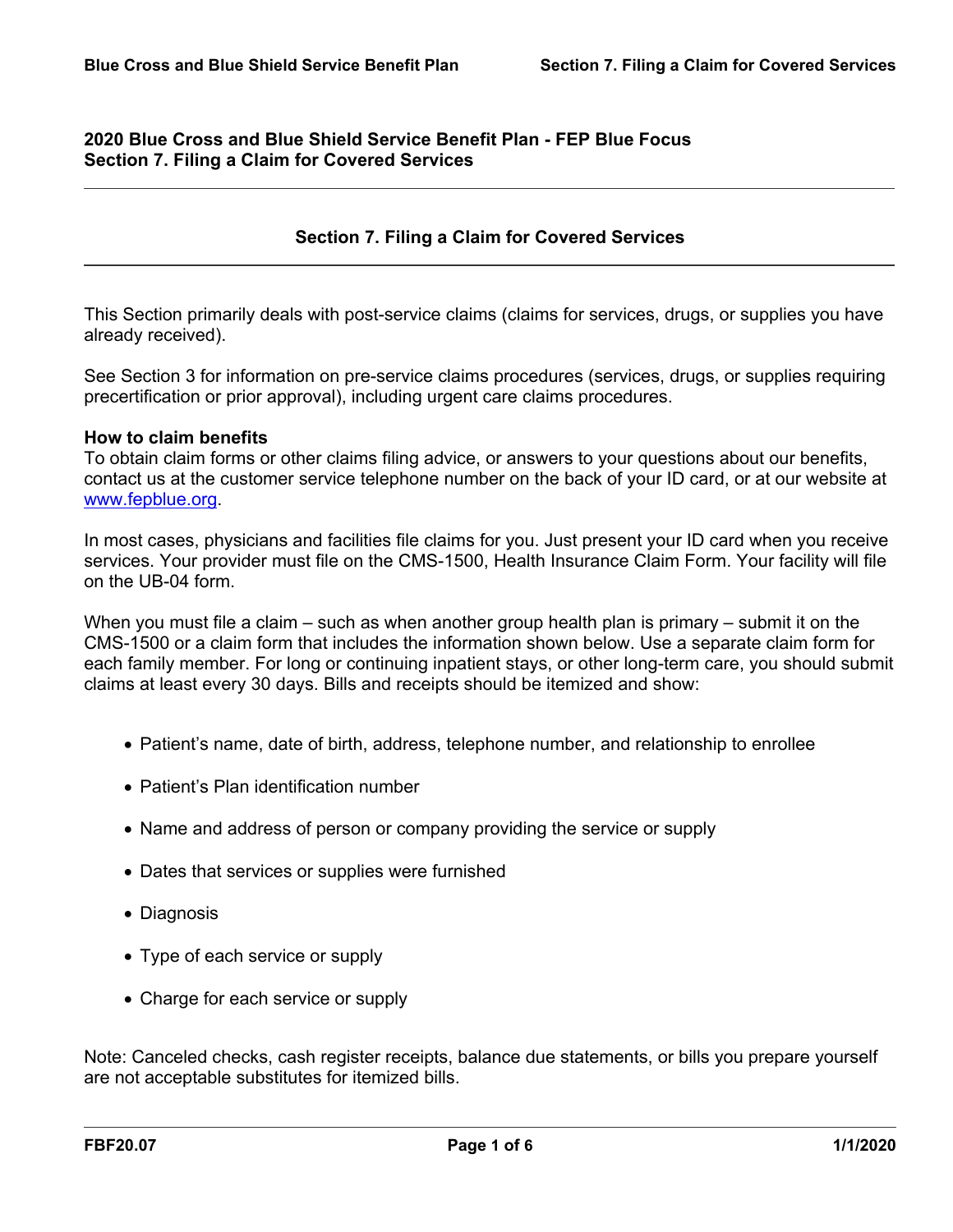In addition:

- If another health plan is your primary payor, you must send a copy of the explanation of benefits (EOB) form you received from your primary payor (such as the Medicare Summary Notice (MSN)) with your claim.
- Bills for home nursing care must show that the nurse is a registered or licensed practical nurse.
- If your claim is for the rental or purchase of durable medical equipment, home nursing care, or physical, occupational, speech, or cognitive rehabilitation therapy, you must provide a written statement from the provider specifying the medical necessity for the service or supply and the length of time needed.
- Claims for dental care to repair accidental injury to sound natural teeth should include documentation of the condition of your teeth before the accidental injury, documentation of the injury from your provider(s), and a treatment plan for your dental care. We may request updated treatment plans as your treatment progresses.

Claims for prescription drugs and supplies that are not received from the Retail Pharmacy Program must include receipts that show the prescription number, name of drug or supply, prescribing provider's name, date, and charge. (See pages [99-](a8376318-ebd6-421f-be63-acf8c88376a1_24f974b9-73a0-4f3b-bde0-09fe7f159afc.html?v=32493)[101](a8376318-ebd6-421f-be63-acf8c88376a1_7c2fa7f8-602e-4190-915b-386ac7ec03ca.html?v=32493) for information on how to obtain benefits from the Retail Pharmacy Program and the Specialty Drug Pharmacy Program.)

### **Post-service claims procedures**

We will notify you of our decision within 30 days after we receive your post-service claim. If matters beyond our control require an extension of time, we may take up to an additional 15 days for review and we will notify you before the expiration of the original 30-day period. Our notice will include the circumstances underlying the request for the extension and the date when a decision is expected.

If we need an extension because we have not received necessary information (e.g., medical records) from you, our notice will describe the specific information required and we will allow you up to 60 days from the receipt of the notice to provide the information.

If you do not agree with our initial decision, you may ask us to review it by following the disputed claims process detailed in Section 8 of this brochure.

### **Prescription drug claims**

**Preferred Retail Pharmacies** – When you use Preferred retail pharmacies, show your ID card. To find a Preferred retail pharmacy, visit [www.fepblue.org/provider.](http://www.fepblue.org/provider) If you use a Preferred retail pharmacy that offers online ordering, have your ID card ready to complete your purchase. Preferred retail pharmacies file your claims for you. We reimburse them for your covered drugs and supplies. You pay the applicable coinsurance or copayment.

Note: Even if you use Preferred retail pharmacies, you will have to file a paper claim form to obtain reimbursement if: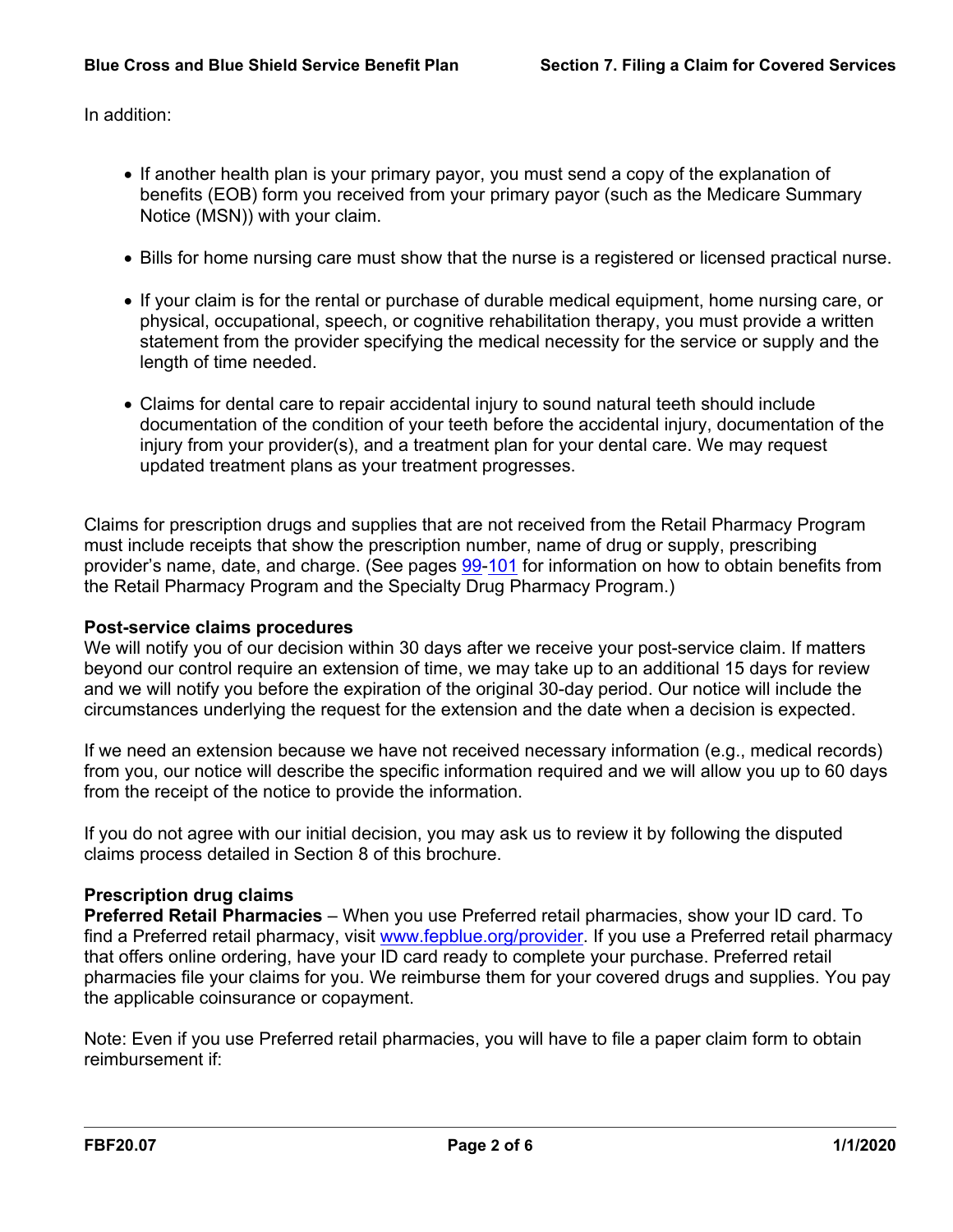- You do not have a valid ID card;
- You do not use your valid ID card at the time of purchase; or
- You did not obtain prior approval when required (see page [22\)](a8376318-ebd6-421f-be63-acf8c88376a1_5e29ce90-b48e-4537-857a-8e55a6424062.html?v=32493).

See the following paragraphs for claim filing instructions.

**Non-Preferred Retail Pharmacies:** There are **no benefits** for drugs or supplies purchased at Nonpreferred retail pharmacies. Note: For overseas pharmacy, see page [110](a8376318-ebd6-421f-be63-acf8c88376a1_d5e52b94-f307-44c1-a7bd-ff1eadcecad9.html?v=32493).

# **Specialty Drug Pharmacy Program**

If your physician prescribes a specialty drug that appears on our FEP Blue Focus Specialty Drug List, your physician may order the initial prescription by calling our Specialty Drug Pharmacy Program at 888-346-3731, TTY: 877-853-9549, or you may send your prescription to: Specialty Drug Pharmacy Program, AllianceRx Walgreens Prime, P.O. Box 692169, Orlando, FL 32869. You will be billed later for the copayment. The Specialty Drug Pharmacy Program will work with you to arrange a delivery time and location that is most convenient for you. To order refills, call the same telephone number to arrange your delivery. You may either charge your copayment to your credit card or have it billed to you later.

Note: For the most up-to-date listing of covered specialty drugs, call the Specialty Drug Pharmacy Program at 888-346-3731, TTY: 877-853-9549, or visit our website, [www.fepblue.org](http://www.fepblue.org/).

### **Records**

Keep a separate record of the medical expenses of each covered family member, because deductibles and benefit maximums (such as those for outpatient physical therapy) apply separately to each person. Save copies of all medical bills, including those you accumulate to satisfy a deductible. In most instances they will serve as evidence of your claim. We will not provide duplicate or year-end statements.

### **Deadline for filing your claim**

Send us your claim and appropriate documentation as soon as possible. You must submit the claim by December 31 of the year after the year you received the service, unless timely filing was prevented by administrative operations of Government or legal incapacity, provided you submitted the claim as soon as reasonably possible. If we return a claim or part of a claim for additional information (e.g., diagnosis codes, dates of service, etc.), you must resubmit it within 90 days, or before the timely filing period expires, whichever is later.

Note: Timely filing for overseas pharmacy claims is limited to one year from the prescription fill date.

Note: Once we pay benefits, there is a five-year limitation on the re-issuance of uncashed checks.

### **Overseas claims**

Please refer to the claims filing information on page [110](a8376318-ebd6-421f-be63-acf8c88376a1_d5e52b94-f307-44c1-a7bd-ff1eadcecad9.html?v=32493) of this brochure.

### **When we need more information**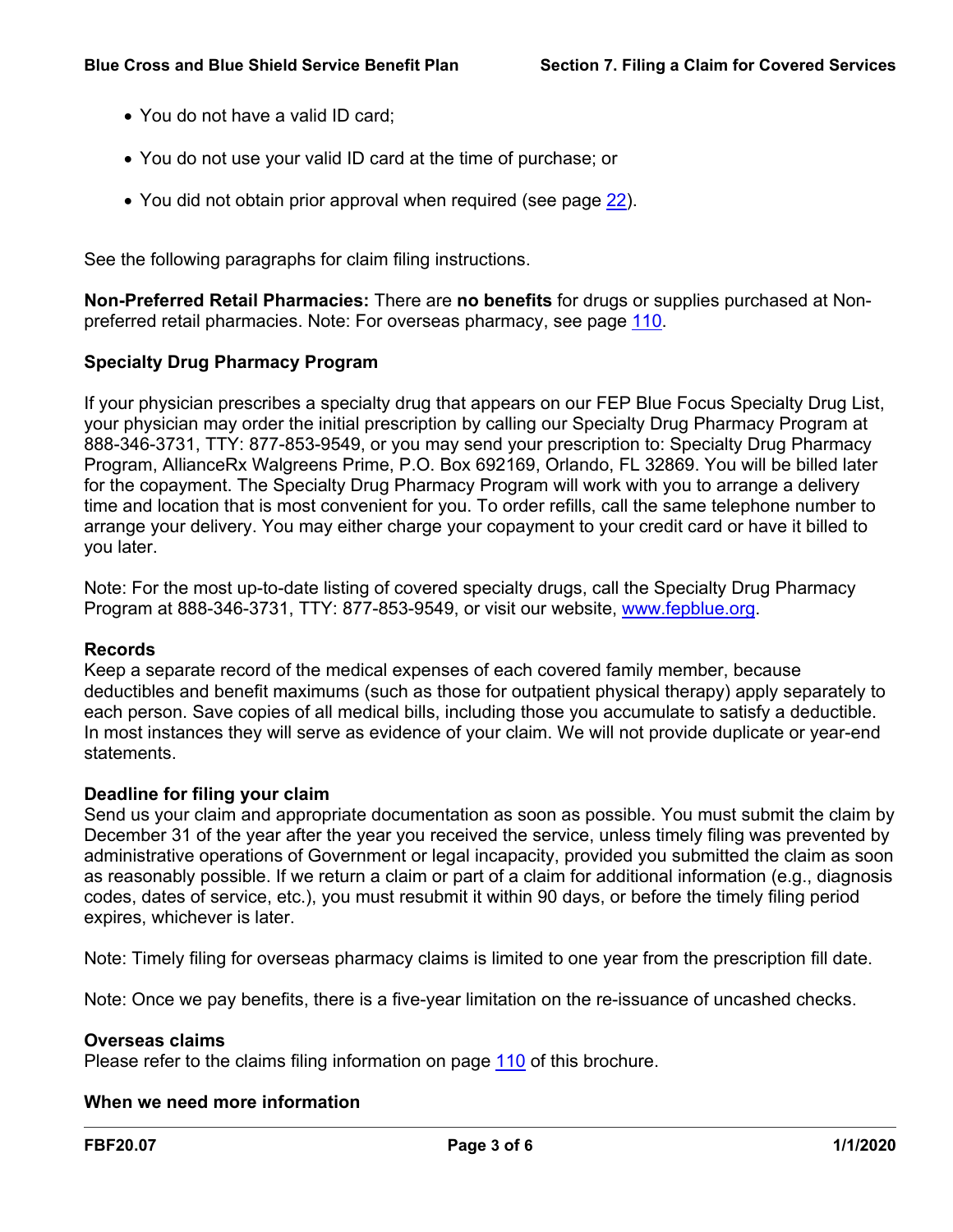Please reply promptly when we ask for additional information. We may delay processing or deny benefits for your claim if you do not respond. Our deadline for responding to your claim is stayed while we await all of the additional information needed to **process** your claim.

### **Authorized representative**

You may designate an authorized representative to act on your behalf for filing a claim or to appeal claims decisions to us. For urgent care claims, a healthcare professional with knowledge of your medical condition will be permitted to act as your authorized representative without your express consent. For the purposes of this Section, we are also referring to your authorized representative when we refer to you.

#### **Notice requirements**

The Secretary of Health and Human Services has identified counties where at least 10 percent of the population is literate only in certain non-English languages. The non-English languages meeting this threshold in certain counties are Spanish, Chinese, Navajo, and Tagalog. If you live in one of these counties, we will provide language assistance in the applicable non-English language. You can request a copy of your explanation of benefits (EOB) statement, related correspondence, oral language services (such as telephone customer assistance), and help with filing claims and appeals (including external reviews) in the applicable non-English language. The English versions of your EOBs and related correspondence will include information in the non-English language about how to access language services in that non-English language.

Any notice of an adverse benefit determination or correspondence from us confirming an adverse benefit determination will include information sufficient to identify the claim involved (including the date of service, the healthcare provider, and the claim amount, if applicable), and a statement describing the availability, upon request, of the diagnosis code and its corresponding meaning, and the procedure or treatment code and its corresponding meaning.

filing claims covered services post-service drugs supplies benefits advice health insurance form CMS-1500 UB-04 information diagnosis canceled register receipts substitutes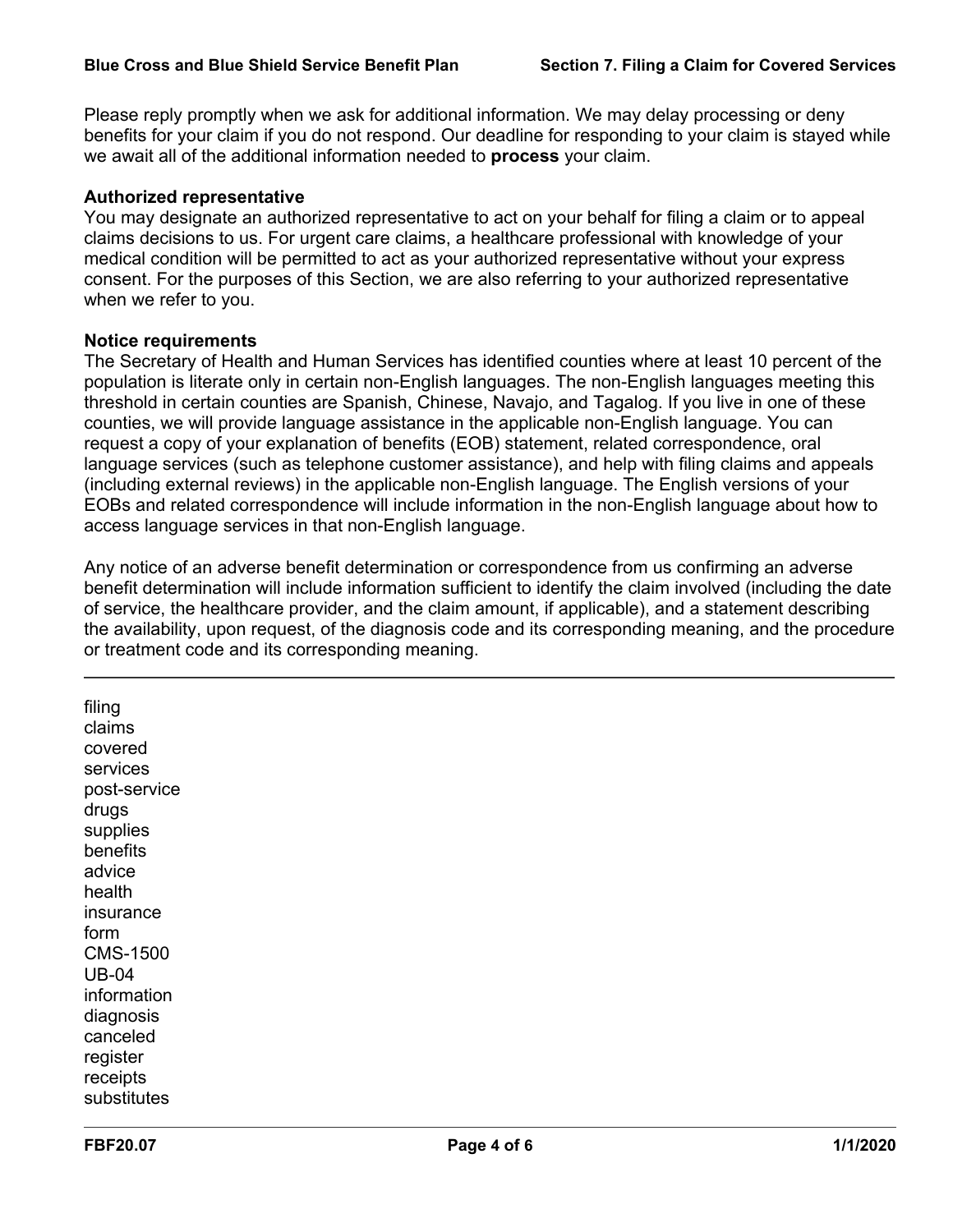explanation EOB medicare summary notice **MSN** bills nursing nurse registered durable medical equipment DME physical occupational speech cognitive rehabilitation therapy dental repair accidental teeth tooth post-services extention records prescription drug preferred retail pharmacies non-preferred specialty expenses deadline timely overseas process authorized representative requirements non-english languages spanish chinese navajo tagalog